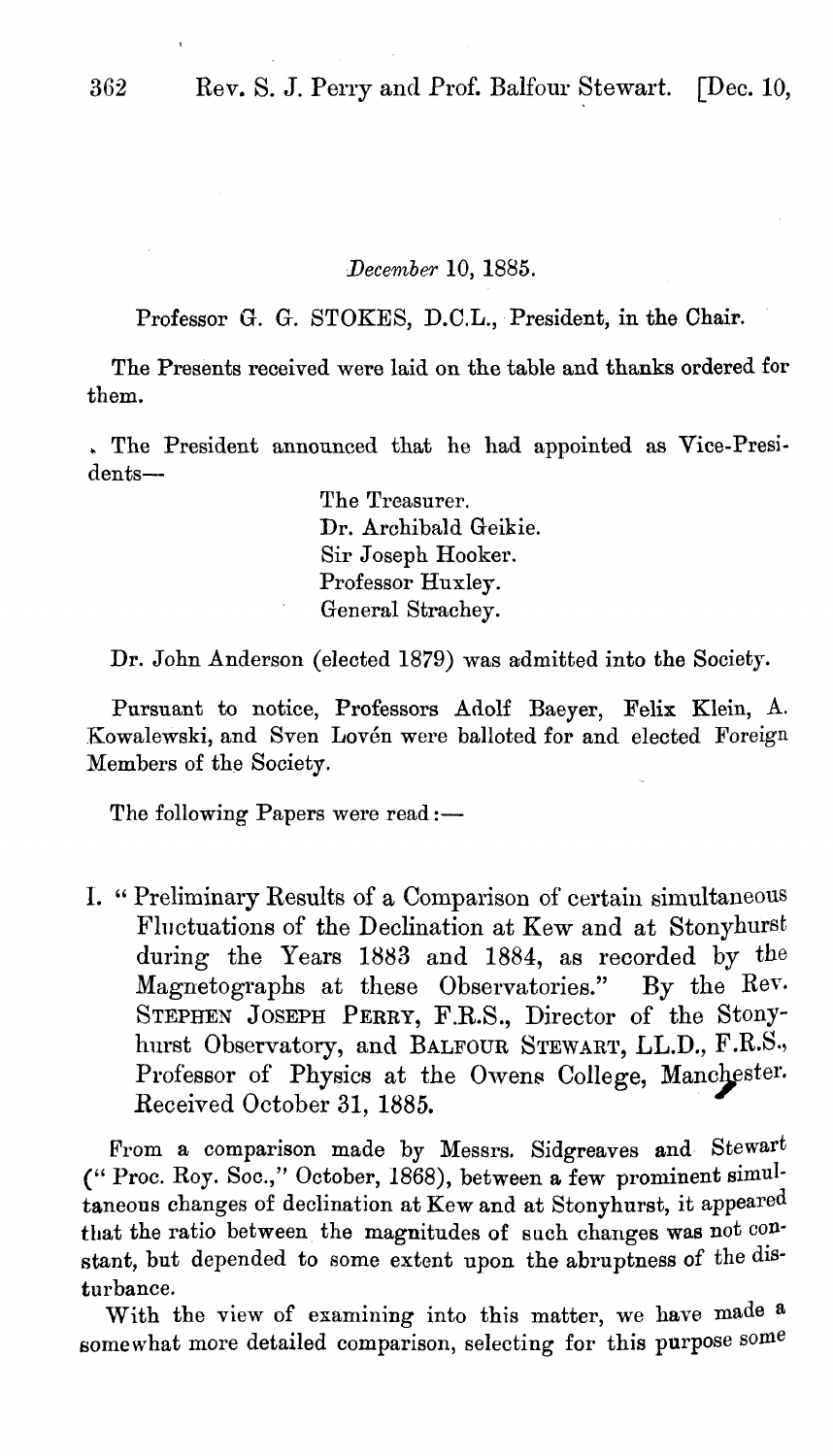of the best marked fluctuations during the years 1883 and 1884, both large and small, abrupt and non-abrupt.

There are two ways in which such a comparison may be made, the first of these being to measure the vertical difference in the declination curve between the two turning points of a fluctuation. This is the method which we have pursued in this investigation. It is, however, subject to the objection that the course of the curve between two such points is not precisely a straight line, and hence that this course embraces different values of abruptness.

On the whole, however, this method as we have used it appears to to lead to definite, and we think not inaccurate, results. The us to lead to definite, and we think not inaccurate, results. other method would be to compare together the simultaneous rates of .change of the declination at the two observatories, selecting for this purpose such portions of the records as present the appearance of constant slope, that is to say are straight lines.

This method we have not hitherto pursued, but it is possible that we may do so, and compare it with the other in a contemplated future research.

It is unnecessary to give a description of the magnetographs at the two observatories, suffice it to say that both declination magnets are as nearly as possible of the same size and weight, being about 5'5 inches long, 0'8 inch broad, and 0'1 inch thick.

The scale of the arrangement is, however, different at the two observatories in such a manner that at Kew 1 mm. of scale =  $0.87'$ , while at Stonyhurst 1 mm. of scale  $= 1.13'$ . It would thus appear that equal vertical curve-differences at Kew and at Stonyhurst are to each other very nearly in the proportion of 1 to 1'3. This is the proportion which we shall use in the present paper.

For the Kew results, we are indebted to the kindness of the Kew Committee; of Mr. Whipple, Superintendent of the Kew Observatory; and of Mr. Baker, the magnetical assistant there.

In the following table (I) we have embodied the actual results of the various measurements  $:=$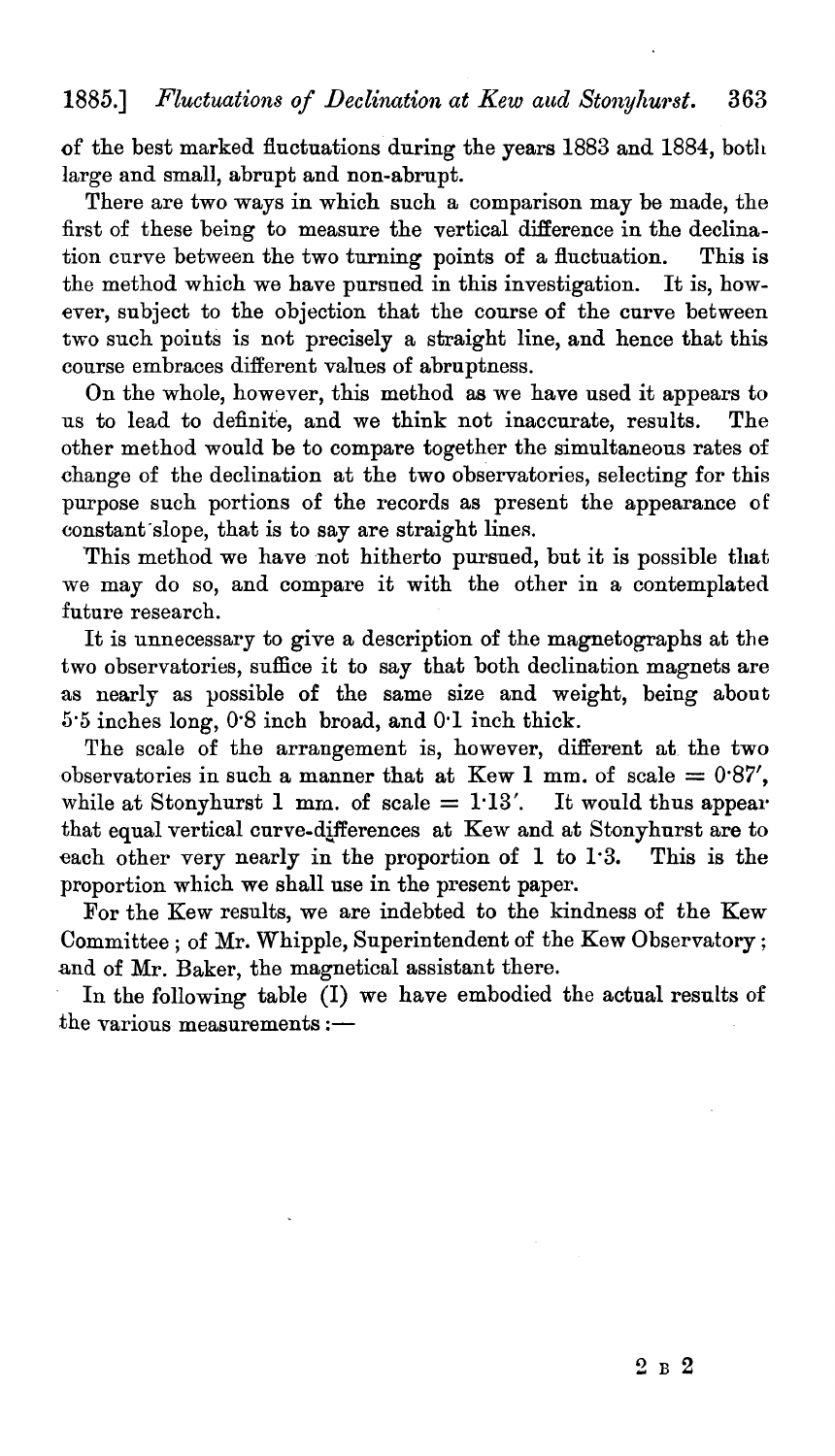| J                                 |
|-----------------------------------|
| <b><i><u>ALCOHOL: 011</u></i></b> |
| $\frac{1}{2}$<br>)<br>            |
| Ì<br>くそになる                        |
| ľ                                 |

| change in curve-inches.            | ωó          |           | $\begin{array}{c} 6.6 \\ 1.48 \end{array}$ |                                         |                      |                      |    |                                                                            |                      |                                                                                                                                                                                                                                                                                               |                |                                                                        |                                                                              |                      |                      |                                        |                         |                                 |                           |                      | りのようしりょうりりつようりゅうりゅうりゅうりゅうか。 おおばない いいりょうじゅうじゅうしゅうしゅう |                 |                         |          |                          |                      |          |
|------------------------------------|-------------|-----------|--------------------------------------------|-----------------------------------------|----------------------|----------------------|----|----------------------------------------------------------------------------|----------------------|-----------------------------------------------------------------------------------------------------------------------------------------------------------------------------------------------------------------------------------------------------------------------------------------------|----------------|------------------------------------------------------------------------|------------------------------------------------------------------------------|----------------------|----------------------|----------------------------------------|-------------------------|---------------------------------|---------------------------|----------------------|-----------------------------------------------------|-----------------|-------------------------|----------|--------------------------|----------------------|----------|
| Amount of vertical                 | N           |           | ៓                                          |                                         |                      |                      |    |                                                                            |                      |                                                                                                                                                                                                                                                                                               |                |                                                                        |                                                                              |                      |                      |                                        |                         |                                 |                           |                      |                                                     |                 |                         |          |                          |                      |          |
| change<br>of westerly<br>Nature of | declination |           | Decrease<br>Increase                       |                                         | Decrease<br>Increase |                      |    | Decrease                                                                   | Increase             | Decrease                                                                                                                                                                                                                                                                                      | Increase       | Decrease                                                               | <b>Increase</b>                                                              | Decrease             | Increase             | Decrease                               | Increase                | Decrease                        | Increase                  | Decrease             | Increase                                            | Decrease        | Increase                | Decrease | Increase                 | $\ddot{\phantom{0}}$ | Decrease |
|                                    | øά          |           | I P.M.<br>ឨដង                              |                                         | $\ddot{\phantom{0}}$ |                      | и. |                                                                            |                      |                                                                                                                                                                                                                                                                                               | $\ddot{ }$     | ።                                                                      | $\begin{array}{c} \alpha \alpha \alpha \alpha \alpha \alpha \end{array}$     |                      | $\ddot{ }$           |                                        | и.<br>И                 | conat                           |                           | ্ম                   | Α<br>ลลลลลล                                         |                 |                         |          | S                        |                      |          |
| Time of end.                       | N           | я<br>ہ نے | 22 P.M.                                    | $\ddot{\cdot}$                          | $\ddot{\phantom{0}}$ | R<br>38 <sub>a</sub> | E  | $\ddot{\phantom{0}}$<br>ដីទង                                               | $\ddot{\phantom{0}}$ | ።                                                                                                                                                                                                                                                                                             | $\ddot{\cdot}$ | $\ddot{\cdot}$                                                         | $\ddot{\phantom{0}}$<br>3358<br>$\alpha$ $\alpha$ $\alpha$ $\alpha$ $\alpha$ | $\ddot{\phantom{1}}$ | $\ddot{\phantom{0}}$ | $\ddot{\cdot}$                         | М.                      | $\ddot{ }$<br>- \$ \$ \$ \$ \$  | $\ddot{ }$                | $\ddot{\phantom{0}}$ | $\ddot{\cdot}$<br>S,<br>a a a a a a a a a a a g g   | $\ddot{ }$<br>8 | ።<br>° ದ ಪೆ             | î,       |                          | ೫                    |          |
|                                    | σÖ          | 目         | Кq<br>۱O                                   | $\ddot{\cdot}$                          | $\ddot{\phantom{1}}$ | $z =$                |    |                                                                            |                      |                                                                                                                                                                                                                                                                                               |                | ÷<br>₽                                                                 | $\ddot{\cdot}$<br>2463                                                       | ።                    | $\ddot{\phantom{0}}$ | الا<br>الأم                            | $\overline{a}$          | ።<br>$\mathbf{r}$<br>aaaaaaaaaa |                           |                      |                                                     | ።               | ።<br>$\approx$ $\infty$ | 8        | ప్లే ప<br>$\infty$       | ខទ                   |          |
| Time of commencement.              | K           | Ħ         | и<br>Р<br>۱Q                               |                                         |                      | ЖT<br>$\ddot{\cdot}$ |    |                                                                            |                      |                                                                                                                                                                                                                                                                                               |                |                                                                        | ลลลลลลล                                                                      |                      |                      | $\ddot{ }$                             | 10P.M                   |                                 |                           |                      | ลลลลล                                               | S               |                         |          | $\circ$                  |                      |          |
| Date.                              |             | 1883.     | February 22                                | $\ddot{\cdot}$ : $\ddot{\cdot}$ :<br>r, | $\ddot{.}$           | 25                   |    | $\ddot{\cdot}$ $\ddot{\cdot}$ $\ddot{\cdot}$ $\ddot{\cdot}$ $\ddot{\cdot}$ | $\vdots$             | $\ddot{}}$ : $\ddot{}}$ : $\ddot{}}$ : $\ddot{}}$ : $\ddot{}}$ : $\ddot{}}$ : $\ddot{}}$ : $\ddot{}}$ : $\ddot{}}$ : $\ddot{}}$ : $\ddot{}}$ : $\ddot{}}$ : $\ddot{}}$ : $\ddot{}}$ : $\ddot{}}$ : $\ddot{}}$ : $\ddot{}}$ : $\ddot{}}$ : $\ddot{}}$ : $\ddot{}}$ : $\ddot{}}$ : $\ddot{}}$ : | $\vdots$       | $\begin{array}{c} \n\vdots \\ \vdots \\ \vdots \\ \vdots\n\end{array}$ | $\ddot{}}$ : $\ddot{}}$ : $\ddot{}}$ : $\ddot{}}$ :                          |                      | $\ddot{r}$           | $\ddot{ }$ : $\ddot{ }$ : $\ddot{ }$ : | <br>$\mathrm{July\ 14}$ | <br>።                           | .<br>$\ddot{\phantom{0}}$ | <br>$\ddot{ }$       | .<br>÷                                              | .               | $\ddot{z}$              |          | $\lim_{n \to \infty}$ 18 |                      |          |
| Running<br>number.                 |             |           |                                            |                                         |                      |                      |    |                                                                            |                      |                                                                                                                                                                                                                                                                                               |                |                                                                        |                                                                              |                      |                      |                                        |                         |                                 |                           |                      | 6789012345mmかねりかれぬぬみあ                               |                 |                         |          |                          |                      |          |

Rev. S. J. Perry and Prof. Balfour Stewart. [Dec. 10,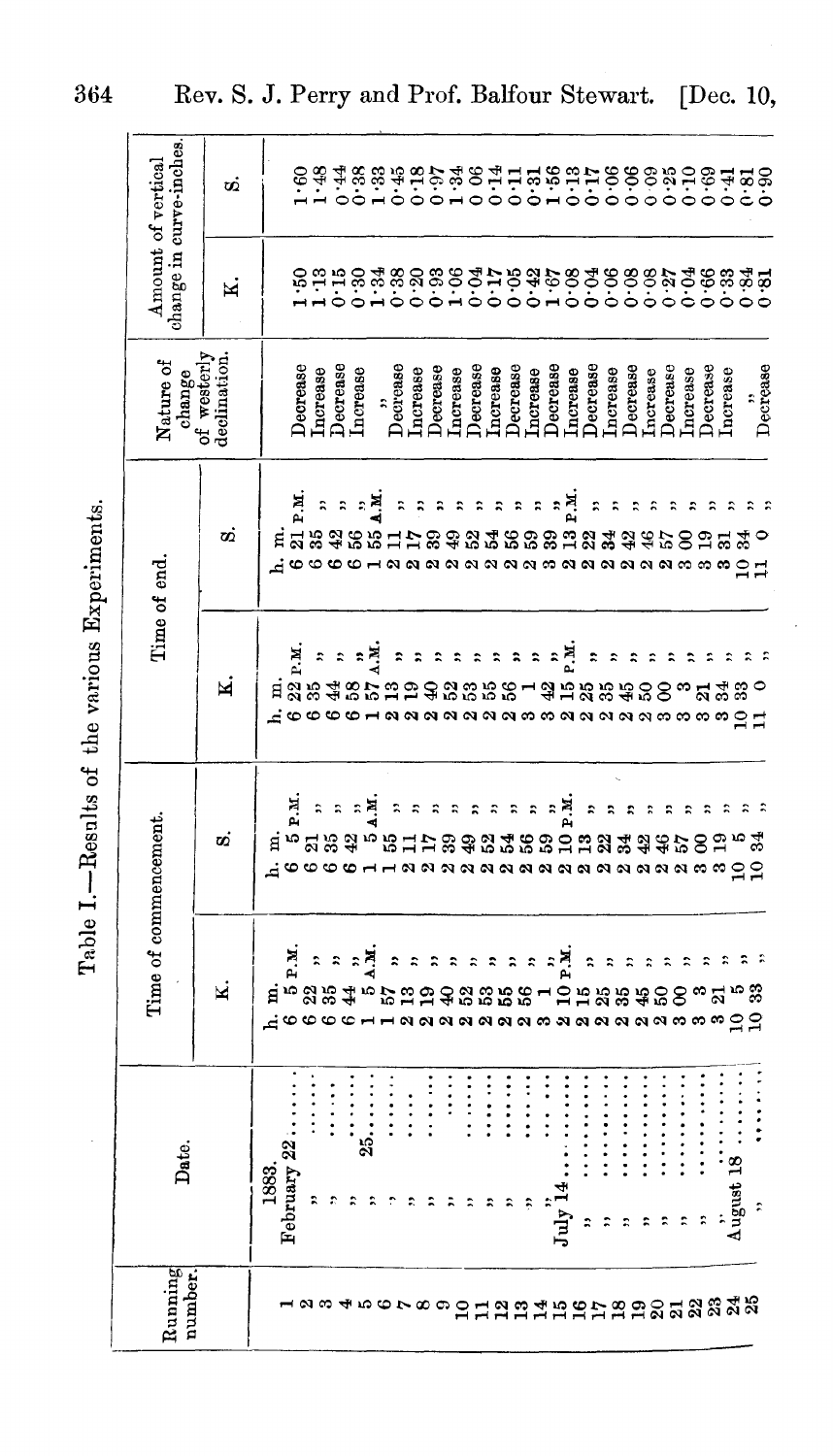| Running<br>number.           | Date.                                                                                                                                                                                                                                                                                                                             |                                                  | Time of commencement.                                                                    |                           | Time of end.                                                                                                              | change<br>of westerly<br>Nature of | change in curve-inches.<br>Amount of vertical |                                                                                          |
|------------------------------|-----------------------------------------------------------------------------------------------------------------------------------------------------------------------------------------------------------------------------------------------------------------------------------------------------------------------------------|--------------------------------------------------|------------------------------------------------------------------------------------------|---------------------------|---------------------------------------------------------------------------------------------------------------------------|------------------------------------|-----------------------------------------------|------------------------------------------------------------------------------------------|
|                              |                                                                                                                                                                                                                                                                                                                                   | N.                                               | øż                                                                                       | M                         | ø.                                                                                                                        | declination                        | N                                             | σi                                                                                       |
|                              | 1883.                                                                                                                                                                                                                                                                                                                             |                                                  |                                                                                          |                           | ដ                                                                                                                         |                                    |                                               |                                                                                          |
|                              | August 18                                                                                                                                                                                                                                                                                                                         | Ж<br>$i$ っ, っ す お こ ぷ … 。 に こ ぷ ぷ 。<br>dddooddaa | <b>티<sub>ㅇ</sub>4경소니임</b><br>역 - 보 - 보 - 리<br>ュロロ ๑ ๑ ๑ ๑ ๑ ๑ ๑ ๑ ๑ ๑ ๑ ๑ ๑ <del>.</del> | P.M<br><b>ਥੋ ききこまき</b>    | F.H.                                                                                                                      |                                    |                                               |                                                                                          |
|                              |                                                                                                                                                                                                                                                                                                                                   |                                                  |                                                                                          | ÷,                        |                                                                                                                           | Decrease<br>Increase               |                                               |                                                                                          |
|                              | <br>October 15                                                                                                                                                                                                                                                                                                                    |                                                  |                                                                                          | $\ddot{\phantom{0}}$      | $z \thickapprox$                                                                                                          |                                    |                                               |                                                                                          |
|                              |                                                                                                                                                                                                                                                                                                                                   | 도 지도 지도 지금                                       |                                                                                          | $\ddot{ }$                | 4 3 4 4 2 3 4 5 5 8 6 6 6 7 6 7 6 7 7 8 7 8 7                                                                             | Decrease                           |                                               |                                                                                          |
|                              |                                                                                                                                                                                                                                                                                                                                   |                                                  |                                                                                          | $\ddot{\phantom{a}}$      |                                                                                                                           | <b>Increase</b>                    |                                               |                                                                                          |
|                              | :<br>: : : : : : :                                                                                                                                                                                                                                                                                                                |                                                  |                                                                                          | $\ddot{\text{}}$          | $z = 2$                                                                                                                   | Decrease                           |                                               |                                                                                          |
|                              | $\frac{1}{2}$ , $\frac{1}{2}$ , $\frac{1}{2}$ , $\frac{1}{2}$ , $\frac{1}{2}$ , $\frac{1}{2}$                                                                                                                                                                                                                                     |                                                  | ⇒้สู<br>က ရ                                                                              | N.N                       |                                                                                                                           | Increase                           |                                               |                                                                                          |
| **************************** |                                                                                                                                                                                                                                                                                                                                   | $\ddot{\phantom{0}}$                             | $\ddot{\cdot}$                                                                           | an<br>Si                  | $\ddot{\cdot}$                                                                                                            | Decrease                           |                                               |                                                                                          |
|                              |                                                                                                                                                                                                                                                                                                                                   | $\ddot{\phantom{0}}$<br>∞                        |                                                                                          |                           | $\ddot{\mathbf{z}}$                                                                                                       |                                    |                                               |                                                                                          |
|                              | $\ddotsc$                                                                                                                                                                                                                                                                                                                         | $\ddot{\cdot}$                                   | $\ddot{\cdot}$                                                                           |                           | $\ddot{\gamma}$                                                                                                           | Increase<br>Decrease               |                                               |                                                                                          |
|                              | :<br>:::::                                                                                                                                                                                                                                                                                                                        | $\ddot{\phantom{1}}$<br>œ                        | $\ddot{\textbf{z}}$                                                                      | <b>옹숭念</b>                |                                                                                                                           | Increase                           |                                               |                                                                                          |
|                              | $\ddot{ }$ : $\ddot{ }$ : $\ddot{ }$ : $\ddot{ }$ : $\ddot{ }$ :                                                                                                                                                                                                                                                                  | ÷,<br>$\bullet$                                  |                                                                                          |                           |                                                                                                                           |                                    |                                               |                                                                                          |
|                              | :::::                                                                                                                                                                                                                                                                                                                             | Α.<br>9<br>ಣ ಈ                                   | $\ddot{z}$                                                                               | $\ddot{\phantom{0}}$<br>₽ | $\begin{array}{cccccccccc} \mathcal{R} & \mathcal{R} & \mathcal{R} & \mathcal{R} & \mathcal{R} & \mathcal{R} \end{array}$ | $\mathop{\mathrm{Dercrase}}$       |                                               |                                                                                          |
|                              | ::::::                                                                                                                                                                                                                                                                                                                            | ÷,<br>S                                          |                                                                                          | $\ddot{\phantom{1}}$      |                                                                                                                           |                                    |                                               |                                                                                          |
|                              | $\frac{1}{2}$                                                                                                                                                                                                                                                                                                                     | $\ddot{\cdot}$<br>37<br>₩                        | $\mathbb{R}^n$<br>393362<br>402                                                          | $\ddot{ }$<br>8488885     |                                                                                                                           | Increase                           |                                               |                                                                                          |
|                              |                                                                                                                                                                                                                                                                                                                                   | $\sim$                                           | $\ddot{P}$ $\ddot{R}$                                                                    |                           |                                                                                                                           | $\ddot{ }$                         |                                               |                                                                                          |
|                              | .<br>.<br>$\frac{6}{11}$<br>÷,                                                                                                                                                                                                                                                                                                    | .<br>무료<br>33                                    |                                                                                          | .<br>고                    | n<br>모                                                                                                                    | $\ddot{ }$                         |                                               |                                                                                          |
|                              | <br>÷,                                                                                                                                                                                                                                                                                                                            | $\ddot{\phantom{0}}$<br>39                       | $\ddot{ }$                                                                               | $\ddot{\phantom{0}}$<br>r | $\ddot{\text{}}$                                                                                                          | Decrease                           |                                               |                                                                                          |
|                              | ::::::<br>t,                                                                                                                                                                                                                                                                                                                      | ።<br>ន                                           | ÷,                                                                                       |                           | $\ddot{\phantom{0}}$                                                                                                      | Increase                           |                                               |                                                                                          |
|                              | ::::::<br>$\ddot{\textbf{z}}$                                                                                                                                                                                                                                                                                                     | R<br>ଛ                                           | $\ddot{\phantom{0}}$<br>œ                                                                |                           | ÷,                                                                                                                        | Decrease                           |                                               |                                                                                          |
|                              |                                                                                                                                                                                                                                                                                                                                   | ÷,<br>돎                                          | R                                                                                        |                           | ÷,<br>ময়                                                                                                                 | <b>Increase</b>                    |                                               |                                                                                          |
|                              | $20 \ldots$<br>2.5                                                                                                                                                                                                                                                                                                                | ።<br><b>323</b>                                  | $\ddot{\phantom{0}}$                                                                     | ి సిని                    | R                                                                                                                         | Decrease                           |                                               |                                                                                          |
|                              | $\ddot{}\ddot{}\ddot{}$<br>÷                                                                                                                                                                                                                                                                                                      | ።                                                | ÷<br>중                                                                                   |                           | ÷                                                                                                                         | <b>Increase</b>                    |                                               |                                                                                          |
|                              | <br>$\ddot{\phantom{0}}$                                                                                                                                                                                                                                                                                                          | ።                                                |                                                                                          | 0                         | ።                                                                                                                         | Decrease                           |                                               |                                                                                          |
|                              | :<br>:<br>:<br>:<br>።                                                                                                                                                                                                                                                                                                             | ድ                                                |                                                                                          | $\bullet$                 | ።                                                                                                                         |                                    |                                               |                                                                                          |
|                              | $\frac{1}{2}$ : $\frac{1}{2}$ : $\frac{1}{2}$ : $\frac{1}{2}$ : $\frac{1}{2}$ : $\frac{1}{2}$ : $\frac{1}{2}$ : $\frac{1}{2}$ : $\frac{1}{2}$ : $\frac{1}{2}$ : $\frac{1}{2}$ : $\frac{1}{2}$ : $\frac{1}{2}$ : $\frac{1}{2}$ : $\frac{1}{2}$ : $\frac{1}{2}$ : $\frac{1}{2}$ : $\frac{1}{2}$ : $\frac{1$<br>$\ddot{\phantom{0}}$ | ።<br>ండిం<br>111000000011                        | ooorrr                                                                                   | ននួន<br>88886674888       | န္တ<br>丘はは9000g8888884455778896677778                                                                                     | Increase                           |                                               | かいけい 88 3 3 4 2 3 8 9 3 4 9 8 5 9 3 4 8 8 5 5 8 9 9 9 9 9<br>このことうこうこうこうこうこうこうこうこうこうこうこう |
|                              | $\ddot{z}$ , $\ddot{z}$ , $\ddot{z}$ , $\ddot{z}$ , $\ddot{z}$ , $\ddot{z}$<br>÷                                                                                                                                                                                                                                                  |                                                  | 23                                                                                       |                           | ន                                                                                                                         | Decrease                           |                                               |                                                                                          |
|                              |                                                                                                                                                                                                                                                                                                                                   |                                                  |                                                                                          |                           | ្មរ                                                                                                                       | Increase                           |                                               |                                                                                          |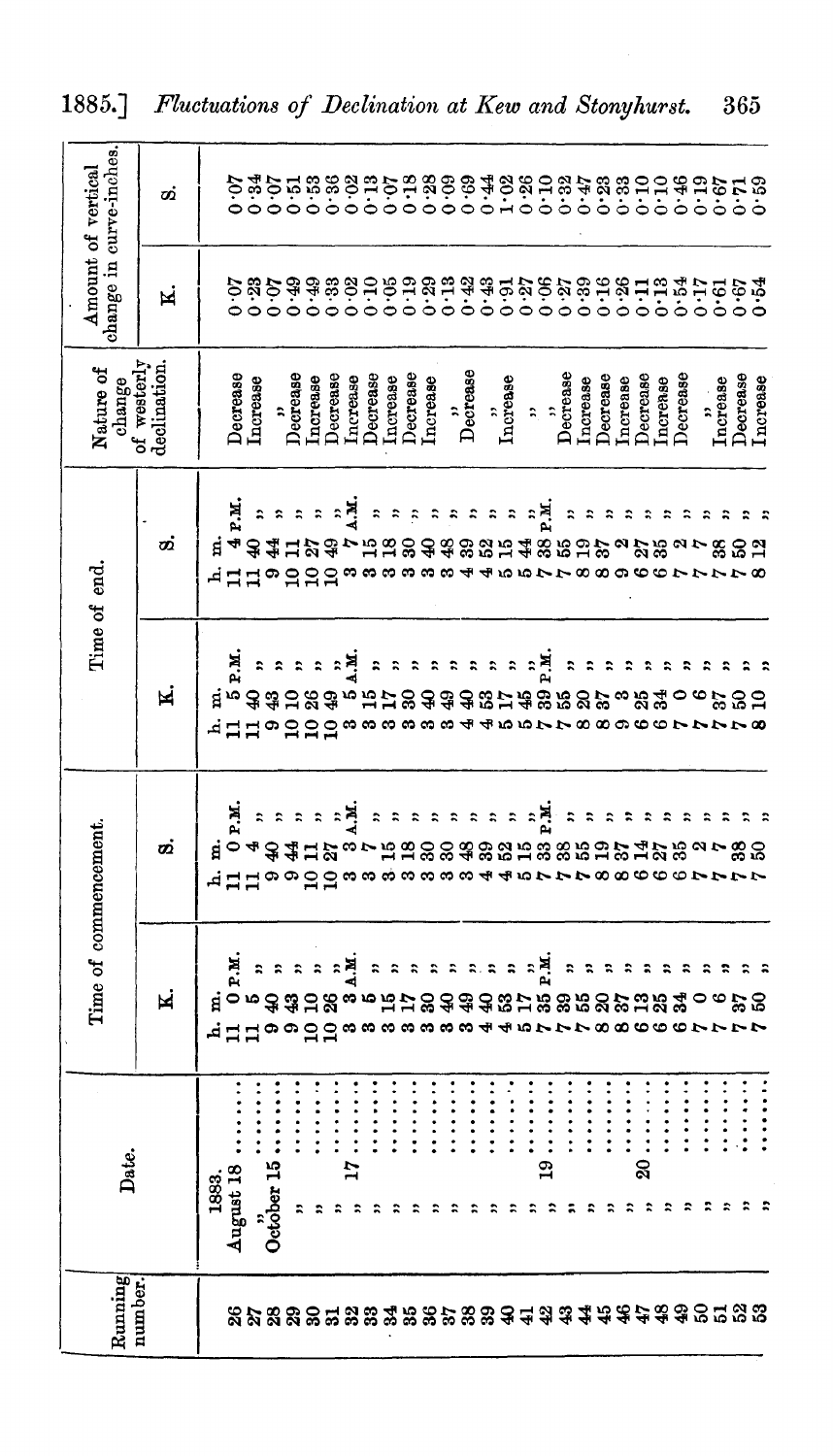| N                    | Time of commencement.              |                                            | Time of end.                          | of westerly<br>declination.<br>Nature of<br>change | Amount of vertical                               | change in curve-inches.    |
|----------------------|------------------------------------|--------------------------------------------|---------------------------------------|----------------------------------------------------|--------------------------------------------------|----------------------------|
|                      | øά                                 | Ħ                                          | ø                                     |                                                    | ×.                                               | σġ                         |
|                      |                                    | ⊿∝∞                                        | я                                     |                                                    |                                                  |                            |
| P.M.<br>$\mathbf{a}$ |                                    |                                            | ч.<br>$\ddot{5}$<br>$\infty$          | Decrease                                           | 0.05                                             |                            |
| R                    | н.<br>12 г.н.<br>15 20<br>යුගගග    | н. н. н.<br>14 г. н.<br>23 З               | នន<br>$\infty$                        | Increase                                           | 0.03                                             | 0.03                       |
|                      | $\ddot{ }$<br>÷,                   |                                            | ထေးလ                                  | $Decrase$<br>ncrease                               | 6.90000                                          | 67.0<br>0.41               |
|                      | $\ddot{\phantom{0}}$               |                                            |                                       | Decrease                                           | 0.60                                             |                            |
|                      | ÷,<br>ოღ<br>もちちゅう                  |                                            |                                       | ncrease                                            |                                                  | esa<br>853                 |
|                      | $\ddot{ }$                         |                                            |                                       | Decrease                                           |                                                  |                            |
|                      | $\ddot{\phantom{0}}$               |                                            |                                       | ncrease                                            |                                                  | 0.14                       |
|                      | $\ddot{\phantom{0}}$               |                                            |                                       | <b>Decrease</b>                                    |                                                  |                            |
|                      | $\ddot{\phantom{0}}$<br>ន          |                                            |                                       | ncrease                                            |                                                  |                            |
| ድ                    | $\ddot{ }$                         | 352333                                     | នី<br>ន                               | <b>Decrease</b>                                    |                                                  |                            |
| ÷,                   | $\ddot{ }$<br>ននន                  | ာ                                          |                                       | ncrease                                            |                                                  |                            |
| ።                    | $\ddot{\phantom{0}}$<br>$\ddot{ }$ | aaaaaaancoocrr                             | - a a a a a a a a a b c c c r r o o H | Decrease<br>ncrease                                | なのむは紅灯でおぼ乱のの紅紅咚冷でのないねは<br>どうこうりつりつりりつりりりりりりりりりつり | ないかかないのかかいのは、このことではないかいこう。 |
|                      | ≌                                  | 12 2 3 3 3 4 5 2 3 5 5 6 7 8 9 9 9 9 9 9 9 |                                       | <b>Decrease</b>                                    |                                                  |                            |
| ÷,                   | $\ddot{\phantom{0}}$<br>35         |                                            |                                       | ncrease                                            |                                                  |                            |
| R                    | R                                  |                                            |                                       | Decrease                                           |                                                  |                            |
| ።                    | $\ddot{\phantom{0}}$<br>ಜೆ         |                                            |                                       | Increase                                           |                                                  |                            |
| ÷,                   | $\ddot{\phantom{0}}$<br>ą          |                                            |                                       | Decrease                                           |                                                  |                            |
| $\ddot{ }$<br>∞ జ    | $\ddot{\phantom{0}}$               | $\ddot{ }$                                 |                                       | $\ddot{ }$                                         |                                                  |                            |
| 2                    | $\ddot{\phantom{0}}$<br>22         | $\ddot{ }$                                 | œ                                     | $\ddot{ }$                                         |                                                  |                            |
| ÷,                   | $\ddot{ }$<br>$\infty$             | $\ddot{\phantom{0}}$                       | 32                                    | Increase                                           |                                                  |                            |
| ።<br>ಾಜಿಜಿ           | $\ddot{\phantom{0}}$<br>3.5        | ።                                          |                                       | Decrease                                           |                                                  |                            |
|                      | ።                                  |                                            | $\mathbf{r}$                          | ncrease                                            |                                                  |                            |
|                      |                                    | ż                                          |                                       | Decrease                                           |                                                  |                            |
| ÷,                   |                                    | $\circ \circ \pi$                          |                                       | Increase                                           |                                                  |                            |
| ።<br>$3\overline{0}$ | $\ddot{ }$<br>$\ddot{ }$           |                                            |                                       |                                                    |                                                  |                            |
|                      | 2233<br>eraaaaaan booceroog        |                                            |                                       | Decrease                                           |                                                  |                            |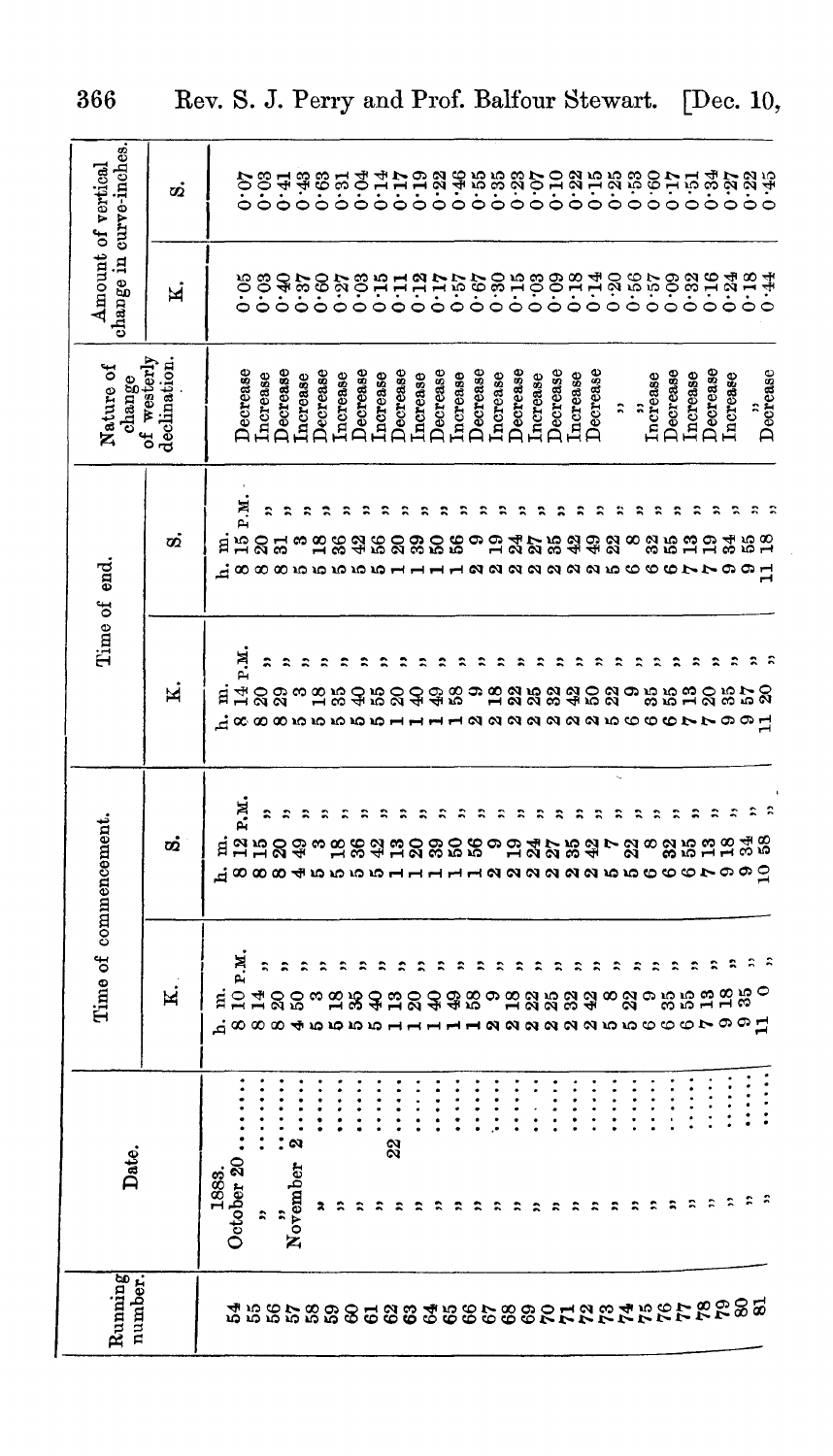| Running<br>number.       | Date.                                                                                                                                                                                                                                                                                                                 |                                                           | Time of commencement.                          |                                                 | Time of end                                                       | Nature of<br>change        | Amount of vertical    | change in curve-inches.                                       |
|--------------------------|-----------------------------------------------------------------------------------------------------------------------------------------------------------------------------------------------------------------------------------------------------------------------------------------------------------------------|-----------------------------------------------------------|------------------------------------------------|-------------------------------------------------|-------------------------------------------------------------------|----------------------------|-----------------------|---------------------------------------------------------------|
|                          |                                                                                                                                                                                                                                                                                                                       | M                                                         | Ø                                              | N                                               | ø                                                                 | of westerly<br>declination | N                     | σĊ                                                            |
|                          | 1883.                                                                                                                                                                                                                                                                                                                 |                                                           |                                                |                                                 |                                                                   |                            |                       |                                                               |
|                          | November 23                                                                                                                                                                                                                                                                                                           | ци<br><b>틱</b> ㄴ영영念찮고<br>れ0000001144日88996744             | r.<br>$i \circ 33333$<br>い0000001144日889967444 | N.N<br><b>티영영경상꽃</b><br>れ0000011145日89997744455 | N.M<br>គ្មន្តធ្នូន<br>dooooonnn40                                 | Decrease                   | 0.52                  | <b>853351253655556555555555555</b><br>85335553565556555555555 |
| 223328533355333585588995 | $\frac{1}{2}$<br>$\ddot{\phantom{1}}$                                                                                                                                                                                                                                                                                 | $\ddot{\phantom{1}}$                                      |                                                |                                                 | $\ddot{z}$                                                        | <b>Increase</b>            |                       |                                                               |
|                          | $\ddot{\phantom{0}}$                                                                                                                                                                                                                                                                                                  | $\ddot{\cdot}$                                            |                                                |                                                 |                                                                   | Decrease                   |                       |                                                               |
|                          | $\ddot{\cdot}$ :<br>$\ddot{ }$                                                                                                                                                                                                                                                                                        |                                                           |                                                |                                                 | $\ddot{z}$                                                        | <b>Increase</b>            |                       |                                                               |
|                          | $\frac{1}{2}$                                                                                                                                                                                                                                                                                                         |                                                           |                                                |                                                 |                                                                   | Decrease                   |                       |                                                               |
|                          | $\vdots$                                                                                                                                                                                                                                                                                                              |                                                           |                                                |                                                 |                                                                   | Increase                   |                       |                                                               |
|                          | $\ddot{\cdot}$                                                                                                                                                                                                                                                                                                        |                                                           |                                                |                                                 |                                                                   | Decrease                   |                       |                                                               |
|                          | $\ddot{\cdot}$                                                                                                                                                                                                                                                                                                        | <u>ង ដង</u>                                               | 0.123                                          | $\ddot{\cdot}$                                  |                                                                   | Increase                   |                       |                                                               |
|                          | $\vdots$<br>÷,                                                                                                                                                                                                                                                                                                        |                                                           |                                                | $\ddot{\cdot}$                                  |                                                                   | Decrease                   |                       |                                                               |
|                          | $\vdots$<br>$\mathbb{R}$                                                                                                                                                                                                                                                                                              | 35                                                        |                                                | $\ddot{ }$<br><u>៰៶ឨឨ៵ឨ៓៓ៜឨ</u>                 | אים<br>באים בישובים<br>1334285                                    | <b>Increase</b>            |                       |                                                               |
|                          |                                                                                                                                                                                                                                                                                                                       |                                                           |                                                | R.M                                             | $\mathbf{\Xi}$                                                    | Decrease                   |                       |                                                               |
|                          | $\vdots$<br>December 17                                                                                                                                                                                                                                                                                               |                                                           | 495<br>40                                      |                                                 |                                                                   | $\ddot{ }$                 |                       |                                                               |
|                          | $\vdots$<br>$\ddot{ }$                                                                                                                                                                                                                                                                                                | $-2$ , $2$ , $2$ , $2$ , $2$ , $2$ , $2$ , $2$<br>いばあるひめは | $z$ $z$ $z$                                    |                                                 | $\frac{1}{2}$<br>るほおおい<br>$\circ$ $\circ$ $\circ$ $\circ$ $\circ$ | Increase                   |                       |                                                               |
|                          | $\ddot{}}$ : $\ddot{}}$ : $\ddot{}}$ : $\ddot{}}$ : $\ddot{}}$ : $\ddot{}}$ : $\ddot{}}$ : $\ddot{}}$ : $\ddot{}}$ : $\ddot{}}$ : $\ddot{}}$ : $\ddot{}}$ : $\ddot{}}$ : $\ddot{}}$ : $\ddot{}}$ : $\ddot{}}$ : $\ddot{}}$ : $\ddot{}}$ : $\ddot{}}$ : $\ddot{}}$ : $\ddot{}}$ : $\ddot{}}$ :<br>$\ddot{\phantom{0}}$ |                                                           |                                                |                                                 |                                                                   | Decrease                   |                       |                                                               |
|                          | $\frac{1}{2}$ . $\frac{1}{2}$ . $\frac{1}{2}$ . $\frac{1}{2}$                                                                                                                                                                                                                                                         |                                                           | <b>ಀ</b> ಪಹೆ ಪರಕ್ಕ                             | $\ddot{z}$<br><b>1854</b>                       | a a a                                                             | Increase                   |                       |                                                               |
|                          | $\ddot{\ddot{\cdot}}$<br>$\frac{8}{1}$                                                                                                                                                                                                                                                                                |                                                           | $\ddot{a}$                                     | $\ddot{ }$                                      |                                                                   | Decrease                   |                       |                                                               |
|                          | $\ddot{.}$                                                                                                                                                                                                                                                                                                            |                                                           | $\ddot{\phantom{0}}$                           |                                                 |                                                                   | Increase                   |                       |                                                               |
|                          |                                                                                                                                                                                                                                                                                                                       | ្អ                                                        | $\ddot{z}$                                     | 10                                              | a a<br>4                                                          | $\ddot{\phantom{0}}$       |                       |                                                               |
|                          | $\ddot{\cdot}$ $\ddot{\cdot}$ $\ddot{\cdot}$<br>÷,                                                                                                                                                                                                                                                                    | Ą<br>15                                                   | ÷,                                             | $\boldsymbol{\mathcal{S}}$                      | $\ddot{ }$<br>$\mathbb{S}$<br>4                                   | Decrease                   |                       |                                                               |
|                          | $\vdots$<br>$\hat{\mathbf{r}}$                                                                                                                                                                                                                                                                                        | $\ddot{\phantom{0}}$<br>$\boldsymbol{\mathcal{S}}$<br>₩   |                                                | $\frac{48}{5}$                                  |                                                                   | $\ddot{\phantom{0}}$       |                       |                                                               |
|                          | $\vdots$                                                                                                                                                                                                                                                                                                              | ።                                                         | Ş                                              |                                                 | ro ro                                                             | Increase                   |                       |                                                               |
|                          | $\ddot{\cdot}$<br>22                                                                                                                                                                                                                                                                                                  |                                                           |                                                | ຂ                                               |                                                                   | $\ddot{ }$                 |                       |                                                               |
|                          | 1884.                                                                                                                                                                                                                                                                                                                 |                                                           |                                                |                                                 |                                                                   |                            |                       |                                                               |
|                          | $\frac{\text{February } 29}{\text{July } 3 \dots \dots}$                                                                                                                                                                                                                                                              |                                                           |                                                | œ                                               | Ļ                                                                 | Decrease                   |                       |                                                               |
|                          | $\ddot{\cdot}$                                                                                                                                                                                                                                                                                                        | ÷                                                         |                                                |                                                 | $\ddot{z}$<br>ಹ ಜ                                                 | $\ddot{\phantom{0}}$       |                       |                                                               |
| 39858                    | ÷,                                                                                                                                                                                                                                                                                                                    | $\ddot{\cdot}$<br>83 B <del>3</del> 4<br><b>ののののの</b>     | <b>នួ</b> កទំនង<br><b>ග ග ග ග</b>              | ÷<br>3322<br>ဌ ၈ ၈ ၈                            | ÷<br>ဍၐၐၐ                                                         | Increase                   | 88815<br>1955<br>1955 | <b>assas</b><br>2000-                                         |
|                          |                                                                                                                                                                                                                                                                                                                       | R                                                         |                                                |                                                 | ς                                                                 | Decrease                   |                       |                                                               |
|                          |                                                                                                                                                                                                                                                                                                                       |                                                           |                                                |                                                 |                                                                   | <b>L</b> ncrease           |                       |                                                               |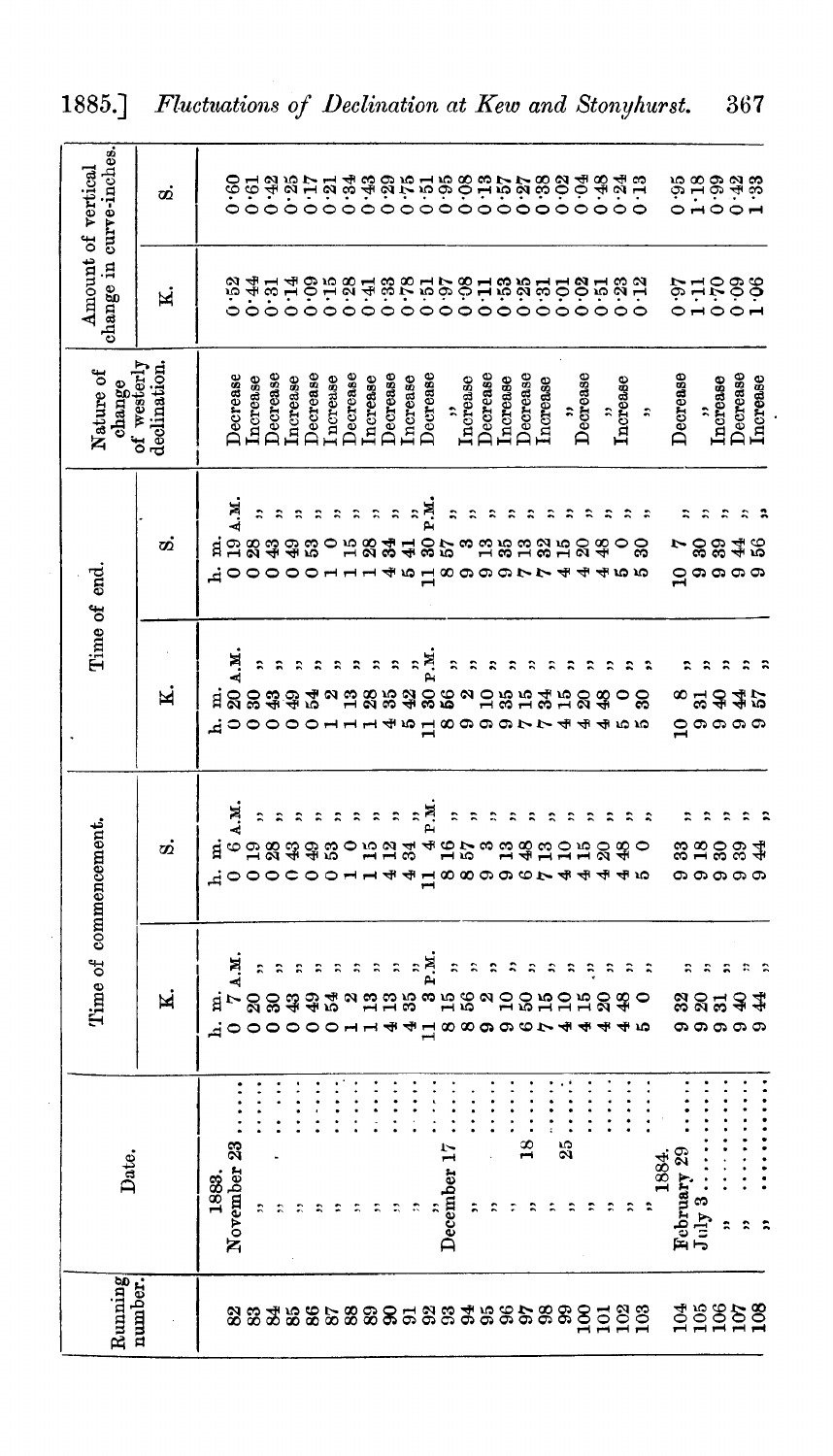| Rumning        | Date.                                                                                                                                                                                                                                                                                                                                                                                                                                                            | Time of commencement.                                                                                                                |                                                                                                                |                                                                                                                                                                                                   | Time of end.                                                                                                                                                                                                                | Nature of<br>change                                                                                                                                            | change in curve-inches.<br>Amount of vertical                        |                                       |
|----------------|------------------------------------------------------------------------------------------------------------------------------------------------------------------------------------------------------------------------------------------------------------------------------------------------------------------------------------------------------------------------------------------------------------------------------------------------------------------|--------------------------------------------------------------------------------------------------------------------------------------|----------------------------------------------------------------------------------------------------------------|---------------------------------------------------------------------------------------------------------------------------------------------------------------------------------------------------|-----------------------------------------------------------------------------------------------------------------------------------------------------------------------------------------------------------------------------|----------------------------------------------------------------------------------------------------------------------------------------------------------------|----------------------------------------------------------------------|---------------------------------------|
| <b>umber</b>   |                                                                                                                                                                                                                                                                                                                                                                                                                                                                  | M                                                                                                                                    | σÕ                                                                                                             | M                                                                                                                                                                                                 | oi                                                                                                                                                                                                                          | of westerly<br>declination.                                                                                                                                    | M                                                                    | σÖ                                    |
| 88113319568888 | $\ddot{ }$<br><br><br><br><br>$\ddot{}}$ : $\ddot{}}$ : $\ddot{}}$ : $\ddot{}}$ : $\ddot{}}$ : $\ddot{}}$ : $\ddot{}}$ : $\ddot{}}$ : $\ddot{}}$ : $\ddot{}}$ : $\ddot{}}$ : $\ddot{}}$ : $\ddot{}}$ : $\ddot{}}$ : $\ddot{}}$ : $\ddot{}}$ : $\ddot{}}$ : $\ddot{}}$ : $\ddot{}}$ : $\ddot{}}$ : $\ddot{}}$ : $\ddot{}}$ :<br>$\ddot{}$<br><br>July3<br>November 2<br>ଅ<br>December 14<br>œ<br>1884.<br>÷,<br>$\ddot{\phantom{0}}$<br>$\ddot{\phantom{0}}$<br>። | HHHH<br>Andri<br>$\frac{1}{4}$ $\frac{1}{2}$ $\frac{1}{2}$<br>ដូង<br>了比如说的第三人称单数说话<br>$\frac{1}{2}$<br>dagaadod<br>œ<br><u>ం ఇ ఇ</u> | $\begin{array}{c}\n\bullet \\ \bullet \\ \bullet \\ \bullet\n\end{array}$<br><b>dedddol</b><br>コーマ<br>œ<br>ືອຊ | . 보<br>4. 보<br>P. H.<br>$\sum_{i=1}^{n}$<br>P.M.<br>.<br>М.<br>$\ddot{\mathbf{z}}$<br>።<br><b>น<sub>ี</sub>่ - ธสธ</b> สติต - ธี ธี ธี ธี ธี ธี ธี ธี<br>dggggg <del>u</del><br>$\alpha$<br>$221$ | ะฐ๋<br>וג<br>גר<br>$\begin{array}{c}\n\bullet \\ \bullet \\ \bullet \\ \bullet \\ \bullet\n\end{array}$<br>F.H<br>$\ddot{ }$<br>$\ddot{\phantom{0}}$<br>ย <sup>ำ</sup> คำสลล\$หลงหลีสีหลีลลี<br><b>ARRASA</b><br>. ๗<br>221 | becrease<br>)естеазе<br>Increase<br>Decrease<br>Decrease<br>Increase<br><b>Lacrease</b><br>Jecrease<br>Increase<br>Decrease<br>Increase<br>ncrease<br>)ecrease | \$\$\$\$\$\$\$\$\$\$\$\$\$\$\$\$<br>\$\$\$\$\$\$\$\$\$\$\$\$\$\$\$\$ | ためおおはいめるひのはんでしょう さくりょうしょう こうしょうしょうしょう |

د

368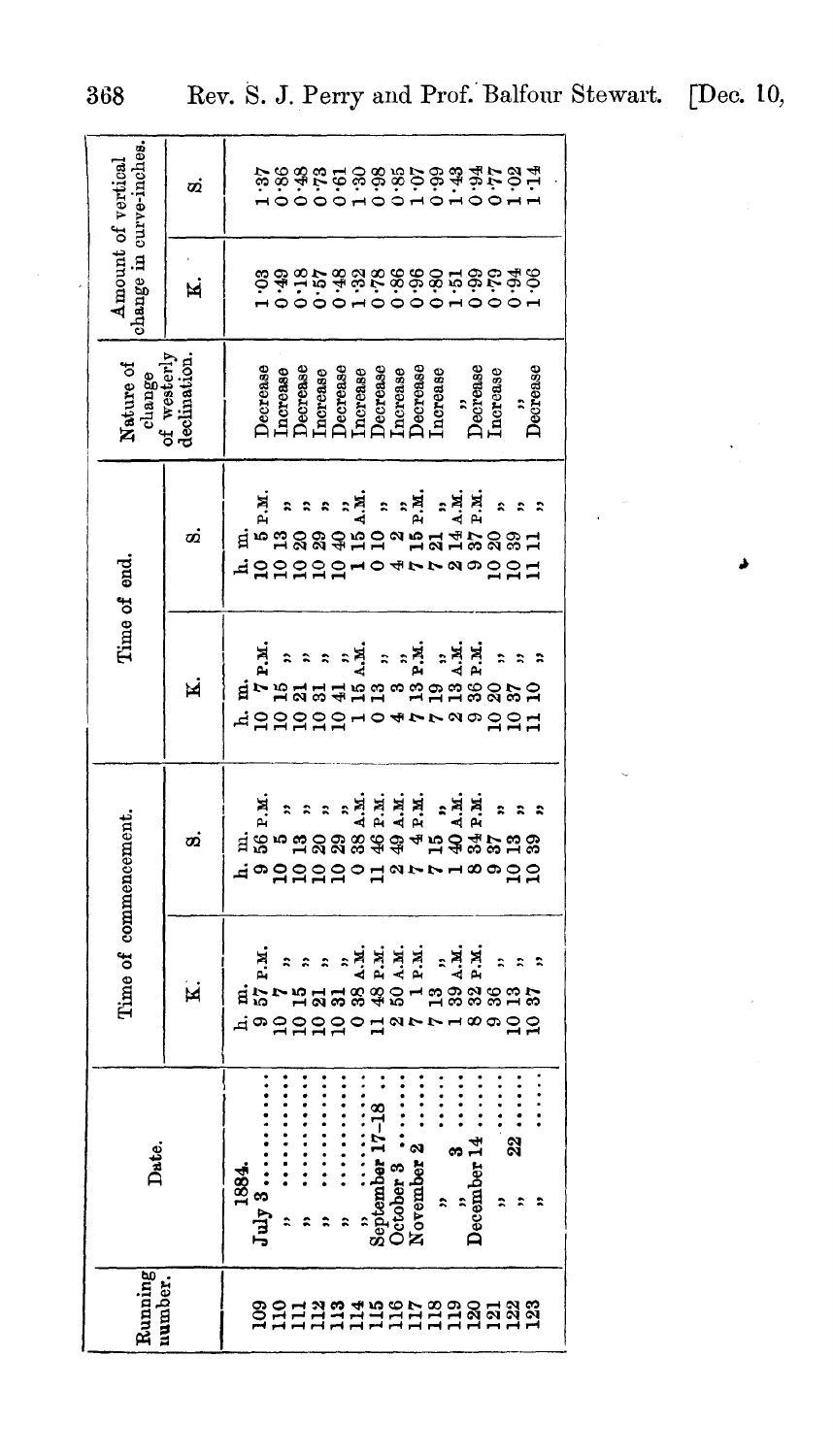## 1885.] *Fluctuations of Declination at Kew and Stonyhurst.* 369

We do not know of a single instance in which the fluctuation is not in the same direction at both observatories.

We have given the G.M.T. of the commencement and end of each fluctuation at each observatory. Practically speaking, the times at both places are so nearly simultaneous that we do not feel justified in asserting that they are not quite so. Occasionally, however, there are indications that certain short period fluctuations are not precisely of the same duration at both places. In what follows we have rejected such cases; also we have adopted the durations as recorded at the Kew Observatory, rejecting however all cases when these are less than five minutes, inasmuch as an accurate measure of duration is essential to our method.

Let us now, simply as a conjecture which may be of service in indicating the best method of treating the observations of Table I, suppose that in these disturbances two causes are in operation, and that the result is due partly to true magnetic changes, and in part to secondary currents caused by these changes.

Let K denote the whole observed value of the disturbance at Kew, and of this let  $k$  denote the portion due to strictly magnetic change, also let  $ak\phi(t)$  be the portion of the whole disturbance caused by secondary action,  $\alpha$  being a constant which may conceivably be either positive or negative, and *t* denoting the duration. Hence  $K =$  $k(1+\alpha\phi(t))$ . In like manner let S denote the whole Stonyhurst change.

We are, perhaps, justified in putting  $S = k(\beta + \gamma \phi(t))$ ,  $\beta$  and  $\gamma$ being constants.

Hence we shall have  $\frac{S}{K} = \frac{\beta + \gamma \phi(t)}{1 + \alpha \phi(t)}$ , that is to say,  $\frac{S}{K}$  will be a function of the duration.

It thus appears that the value of  $\frac{S}{K}$  will, according to this or indeed according to any probable hypothesis of this nature, be independent of the values of Sand K, and be a simple function of the duration.

These reasons have induced us to construct the following table (II), in which the ratio  $\frac{S}{K}$  is ascertained for disturbances of varying durations.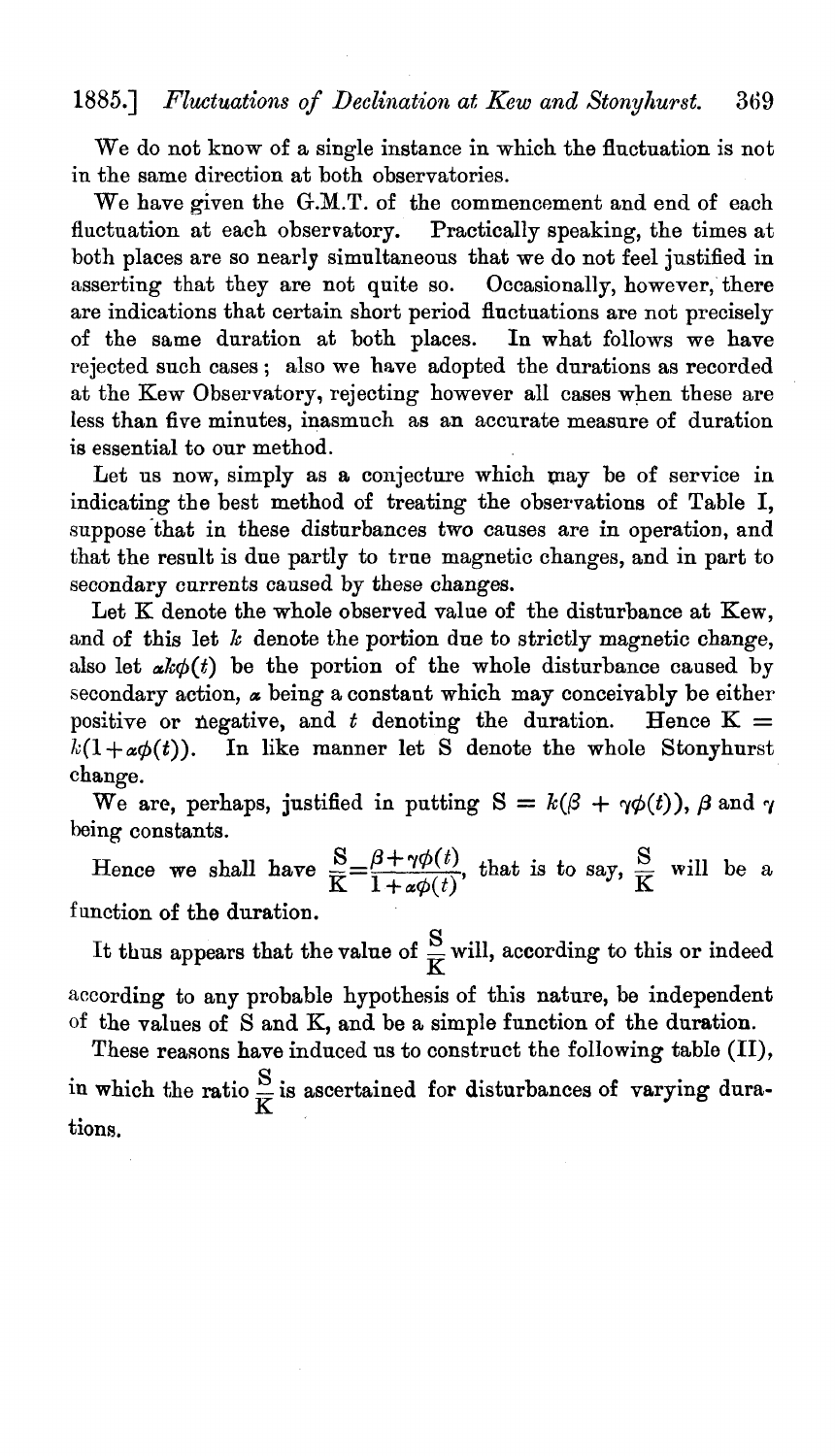| ø<br>$\vec{14}$<br>×.                           | 38<br>25<br>$\perp$<br>l<br>j<br>I<br>$\mathbf{I}$<br>នន                                                        | 63<br>S0                         | o.<br>24.<br>N.                     | 102<br>102<br>┦<br>-1<br>54                                  | 204<br>185            |               |
|-------------------------------------------------|-----------------------------------------------------------------------------------------------------------------|----------------------------------|-------------------------------------|--------------------------------------------------------------|-----------------------|---------------|
| σÖ<br>$\frac{3}{13}$<br>Χ.                      | äääärase<br>មិនទងទំនងនិ                                                                                         | 558<br>1.52<br>470               | Ø<br>23.<br>$\overline{\mathbf{K}}$ | ಜಿ ಜಿ<br>I<br>ļ<br>38<br>26                                  | 69<br>59              | 1.41          |
| ø<br>$\overline{12}$ .<br>K.                    | ្ត្រូង5្ន<br>$\mathbf{I}$<br>$\mathsf{l}$<br>$\overline{1}$<br>$\mathbf{I}$<br>I<br>188                         | 141<br>$\frac{30}{2}$            | σż<br>22.<br>Ħ,                     | 22<br>I<br>$\overline{\phantom{a}}$<br>$\frac{8}{33}$        | ದ<br>51               |               |
| ö.<br>$\overline{\mathbf{K}}$                   | 13 <sub>8</sub><br>ł<br>I<br>ł<br>$\mathbf{I}$<br>I<br>∄                                                        | 118<br>$\Xi$                     | တဲ<br>ন্ন<br>N.                     | 56<br>ł<br>I<br>$\mathbf{1}$<br>33                           | 26<br>33              |               |
| ö<br>ই<br>N.                                    | <b>អងន</b> ុច និងទ<br>ı<br>234253                                                                               | 402<br>1.60<br>312               | ø<br>ସ<br>Ŋ.                        | នួគ្ន<br>Į<br>524<br>42                                      | 123<br>$\frac{10}{2}$ |               |
| oi<br>$\ddot{\circ}$<br>k.                      | ື້ສື<br>$\overline{1}$<br>ł<br>$\mathbf{I}$<br>١<br><b>AASR</b>                                                 | 153<br>126                       | øά<br>$\overline{19}$ .<br>N.       | $31 - 38$<br>$\begin{array}{c} \hline \end{array}$<br>ł<br>I | 88<br>51              | 1.52          |
| øά<br>ಹ<br>N.                                   | <b>358</b><br>$\mathbf{I}$<br>$\overline{\phantom{a}}$<br>$\overline{\phantom{a}}$<br>$\mathbf{I}$<br>45<br>48  | 122<br>28                        | ø<br>28.<br>ĸ.                      | 85<br>l<br>$\mathbf{I}$<br><b>82</b>                         | 120<br>8              |               |
| ø<br>r:<br>×.                                   | <b>704</b><br>i<br>$\overline{\phantom{a}}$<br>$\overline{\phantom{a}}$<br>ł<br>$\overline{\phantom{a}}$<br>1°3 | 51<br>36<br>1.79                 | œ<br>5.<br>N                        | ន្ទ្រនន<br>ន្ទ្រងង                                           | 241<br>217            |               |
| တံ<br>$\ddot{\circ}$<br>$\overline{\mathbf{M}}$ | ၛၟႜႍၣၐ႘ၟၜၛႍ႙ၟ<br>ananga                                                                                         | 220<br>160                       | ø<br>ಇ<br>K.                        | 432<br>Į<br>895                                              | 130<br>114            | 1.43          |
| ä<br>ນລ໋<br>Ħ.                                  | 30741224<br>a se se se s                                                                                        | 74<br>$\frac{1}{2}$              | တ<br>15.<br><b>ki</b>               | 343<br>ł<br><b>854</b>                                       | 120<br>116            |               |
| Duration in minutes                             |                                                                                                                 | $\vdots$<br>Reduced ratio<br>Sum | Duration in minutes                 |                                                              | $sum.$                | Reduced ratio |

Table II.—Value of  $\frac{S}{K}$  for Disturbances of different Duration.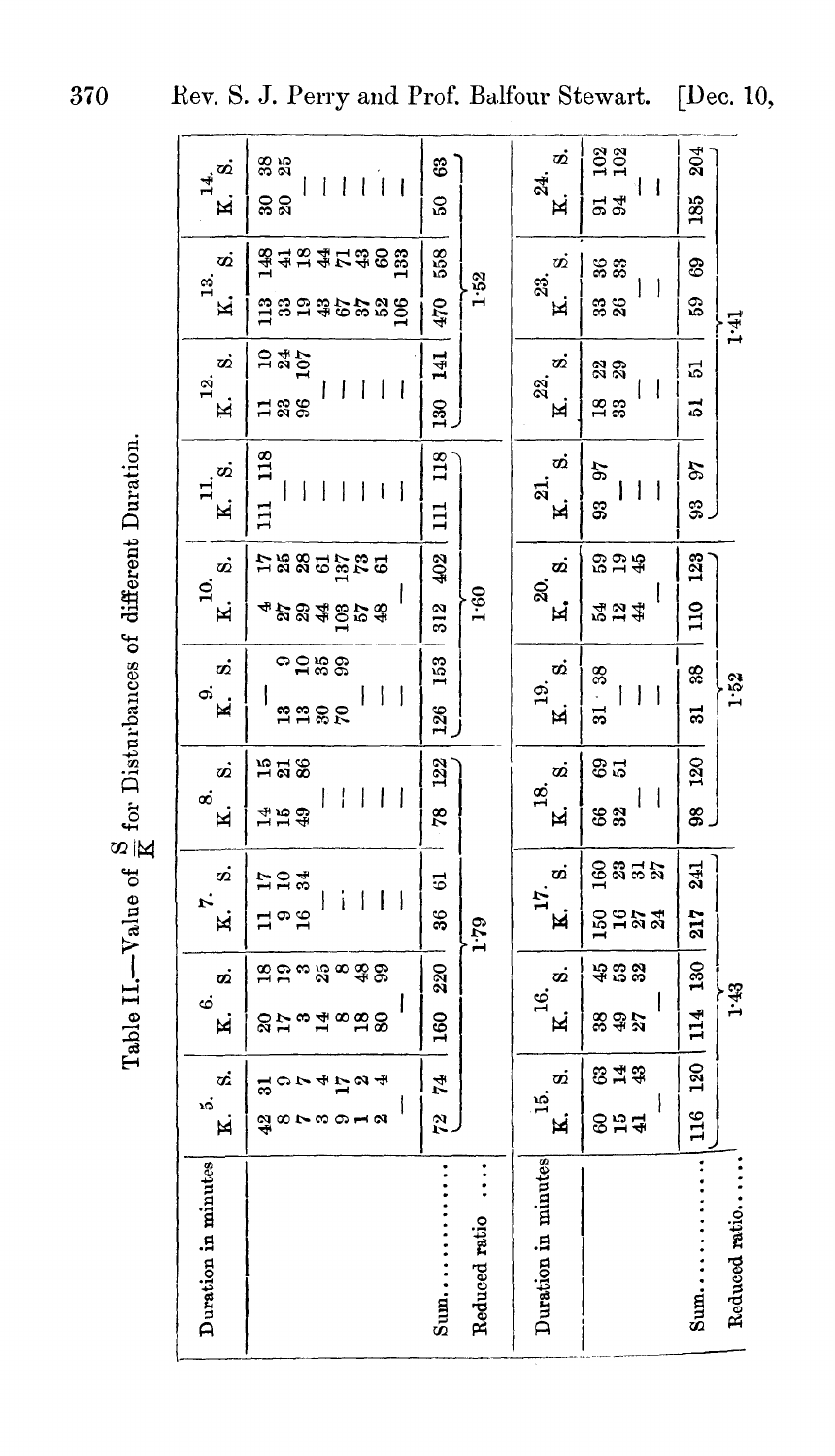| o)<br>34.<br>$\mathbf{R}$         | 143<br>$\overline{\phantom{a}}$<br>151                     | 143<br>151                     |                             | $47.$ $\ddot{8}$ .<br>¥                               | 56 53<br>l                                      | S3<br>56     |                            | 60.<br>K. 81                              | I                                                | $\ddot{r}^3$<br>Ń.        | 83<br>86                                                                                                                                                                                                                                                                                                                                                                         |               |
|-----------------------------------|------------------------------------------------------------|--------------------------------|-----------------------------|-------------------------------------------------------|-------------------------------------------------|--------------|----------------------------|-------------------------------------------|--------------------------------------------------|---------------------------|----------------------------------------------------------------------------------------------------------------------------------------------------------------------------------------------------------------------------------------------------------------------------------------------------------------------------------------------------------------------------------|---------------|
| ø<br>33.                          | 106 114<br>$\vert \vert$                                   | 114                            |                             | $rac{46}{K}$ 8.                                       | ţ<br>$\overline{\phantom{a}}$                   |              |                            | 59.<br>K. 8.                              | ł                                                | K. S.<br>72.              | $\mathbf{I}$                                                                                                                                                                                                                                                                                                                                                                     |               |
| ้ผ่                               |                                                            | 106                            |                             | 45.<br>K. 8.                                          | $\mathbf{I}$                                    | I            |                            | $\mathbf{g}^{\mathbf{w}}$<br>$\mathbf{K}$ | I                                                | $\vec{R}$ is.             | 1                                                                                                                                                                                                                                                                                                                                                                                |               |
| $a^2$<br>K.                       | $\mathbf{I}$<br>$\vert \ \ \vert$                          | $\mathbf{I}$                   | 1.33                        | $\frac{44}{8}$ s.                                     | LL 64                                           | 44 64        | 1.24                       | 57. 81<br>K. 81                           | I                                                | ra.<br>K                  |                                                                                                                                                                                                                                                                                                                                                                                  |               |
| $a, b, \ldots$                    | 29<br>$\overline{\phantom{a}}$<br>Į                        | 67                             |                             | $K^4$ s.                                              | ł<br>$\mathbf{\mathbf{I}}$                      | I            |                            | 36.<br>K                                  | I                                                | 69.<br>K. 8.              | I                                                                                                                                                                                                                                                                                                                                                                                |               |
| $\overline{\mathbf{x}}$           | 61                                                         | $\vec{a}$                      |                             | K. S.<br><u>ą</u>                                     | $\overline{\phantom{a}}$<br>I                   | I            |                            | 15 xi<br>K                                | I                                                | $\frac{68}{K}$ . S.       | $\mathsf{I}$                                                                                                                                                                                                                                                                                                                                                                     | $1.25$        |
| 30, 3<br>$\overline{\mathbf{K}}$  | $\frac{3}{2}$<br>$\overline{\phantom{a}}$<br>$\frac{2}{3}$ | $\mathbf{r}$<br>$\overline{a}$ |                             | $\dot{\bm{w}}$<br>41.                                 | $\frac{156}{95}$                                | 251          |                            | 54.<br>K. 8.                              | I                                                | 67. a                     | 54                                                                                                                                                                                                                                                                                                                                                                               |               |
| $29.$ $\mathbf{S}$ .<br>์<br>ผ    | $\overline{\phantom{a}}$<br>$\overline{\phantom{a}}$<br>I  | I                              |                             | $\overline{\mathbf{M}}$<br>$\frac{40}{\text{K}}$ . S. | $^{167}_{301}$<br>$\overline{\phantom{a}}$<br>I | 264<br>l     |                            | $53 \text{ }\omega$<br>$\mathbf{K}$       | $\overline{\phantom{a}}$                         | $\overline{\mathbf{K}}$ . | 78                                                                                                                                                                                                                                                                                                                                                                               |               |
| တဲ့                               | <b>ESS</b>                                                 |                                |                             |                                                       |                                                 |              |                            | ø                                         | 133                                              | 86.<br>Ka                 | $\begin{array}{c} \rule{0pt}{2.5ex} \rule{0pt}{2.5ex} \rule{0pt}{2.5ex} \rule{0pt}{2.5ex} \rule{0pt}{2.5ex} \rule{0pt}{2.5ex} \rule{0pt}{2.5ex} \rule{0pt}{2.5ex} \rule{0pt}{2.5ex} \rule{0pt}{2.5ex} \rule{0pt}{2.5ex} \rule{0pt}{2.5ex} \rule{0pt}{2.5ex} \rule{0pt}{2.5ex} \rule{0pt}{2.5ex} \rule{0pt}{2.5ex} \rule{0pt}{2.5ex} \rule{0pt}{2.5ex} \rule{0pt}{2.5ex} \rule{0$ |               |
| 28.<br>$\overline{\mathbf{M}}$    | 84.5                                                       | 155<br>162                     |                             | 39.<br>K. 8.                                          | $\vert \ \vert$                                 | $\mathsf{I}$ |                            | 52.<br>¥.                                 | 134                                              | នី<br><b>¤</b> ន          | $\overline{\phantom{a}}$                                                                                                                                                                                                                                                                                                                                                         |               |
| ø<br>27.                          | និដដ                                                       | 192                            |                             | 38.<br>K. 3.                                          | $\overline{\phantom{a}}$<br>I                   | J            |                            | o.<br>51.                                 | 1.34<br>69<br>ر چ                                | ø<br>G4.                  | $\overline{6}$<br>இர்                                                                                                                                                                                                                                                                                                                                                            |               |
| N                                 | <b>295</b>                                                 | 181                            |                             | 37.8                                                  | 130                                             | 130          |                            | $\overline{\mathbf{K}}$                   |                                                  | K.                        |                                                                                                                                                                                                                                                                                                                                                                                  |               |
| s.<br>26.                         | \$8<br>l                                                   | $\frac{8}{2}$                  | 1.36                        | $\mathbf{K}$                                          | I<br>132                                        | 132          |                            | 50.<br>K. 8.                              | I                                                | K. S.<br>63.              | l                                                                                                                                                                                                                                                                                                                                                                                |               |
| $\mathbf K$<br>$\dot{\mathbf{z}}$ | 45<br>54                                                   | $\Xi$                          |                             | K. 8.<br>\$6.                                         | 9795                                            | 95<br>26     | 1.34                       | 49.<br>K. S.                              | ł                                                | $\frac{62}{K}$ .          | I                                                                                                                                                                                                                                                                                                                                                                                |               |
| 25.<br>ĸ.                         | <b>428</b><br>88 R                                         | 172<br>142                     |                             | K. 8.<br>35.                                          | 2334                                            | 23 34        |                            | K. S.<br>Ģ.                               | I                                                | K. 8.<br>$\ddot{a}$       | I                                                                                                                                                                                                                                                                                                                                                                                |               |
| Duration in minutes               |                                                            | Sum                            | $\ddot{z}$<br>Reduced ratio | Duration in minutes                                   |                                                 | sum          | $\ddot{}$<br>Reduced ratio | Duration in minutes                       | $\vdots$<br>Reduced ratio<br>$Sum \ldots \ldots$ | Duration in minutes       | $Sum \ldots \ldots \ldots \ldots$                                                                                                                                                                                                                                                                                                                                                | Reduced ratio |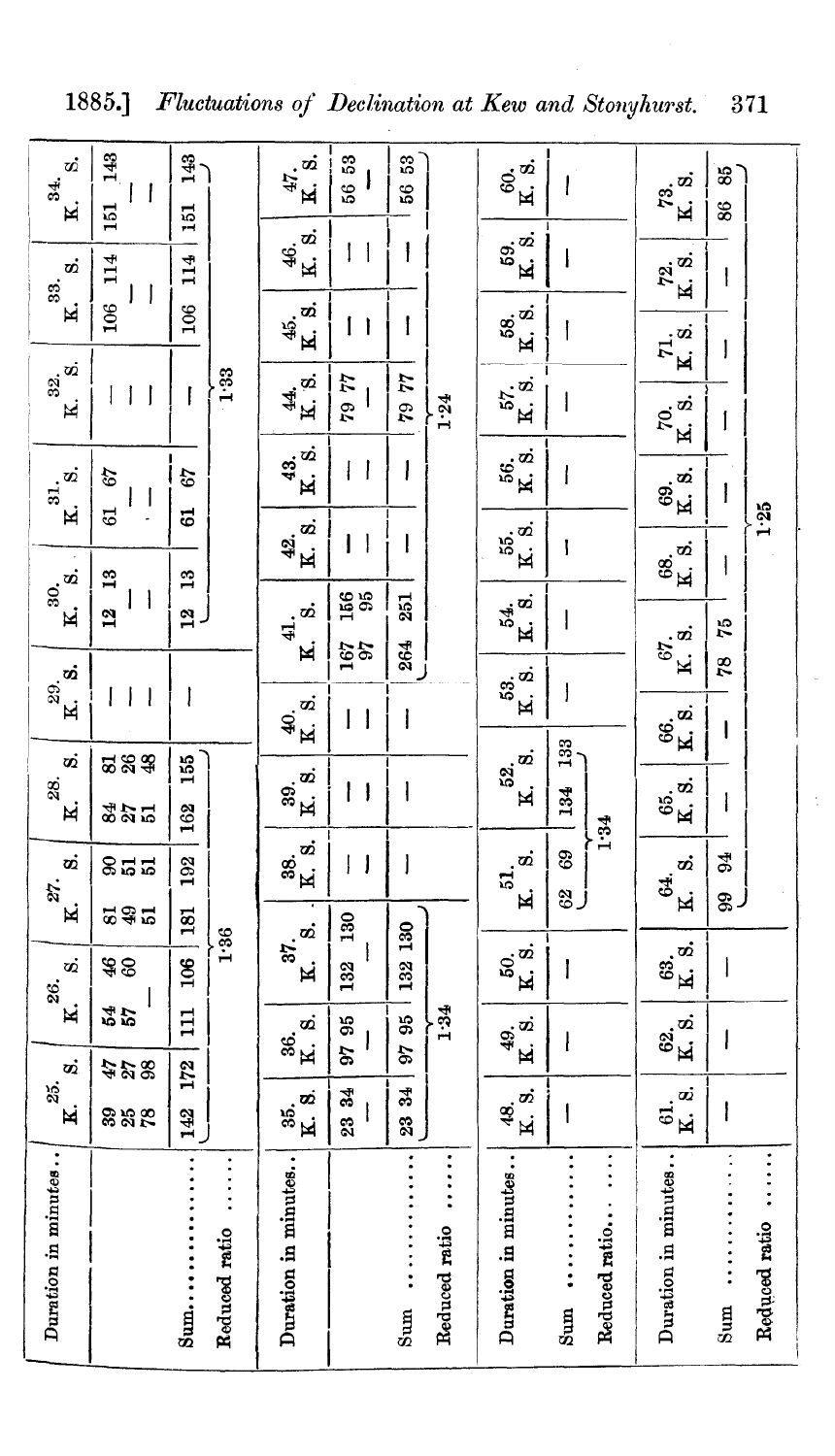Table II will explain itself. In it we have embodied the various individual observations of Table I, with the following exceptions  $:$ 

| On account of apparently<br>unequal duration. |  |                  | On account of the duration<br>being under five minutes. |
|-----------------------------------------------|--|------------------|---------------------------------------------------------|
| No.<br>3                                      |  | $\mathrm{No}.10$ |                                                         |
| 9<br>,,                                       |  | ,,               | 11                                                      |
| 15<br>,,                                      |  | ,,               | 12                                                      |
| 17<br>,                                       |  | ,,               | 21                                                      |
| 18<br>,,                                      |  | ,                | 28                                                      |
| 33<br>,,                                      |  | ,,               | 32                                                      |
| 56<br>, 1                                     |  | ,                | 34                                                      |
| 64<br>,,                                      |  | ,,               | 42                                                      |
| 65<br>,,                                      |  | ,,               | 54                                                      |
| 66<br>,,                                      |  | ,,               | 68                                                      |
| 71<br>,,                                      |  | ,,               | 69                                                      |
| 76<br>$\overline{\mathbf{v}}$                 |  |                  | ,, 107                                                  |
| 84<br>,,                                      |  |                  |                                                         |
| 88<br>,,                                      |  |                  |                                                         |
| 95<br>,,                                      |  |                  |                                                         |
| 96<br>,,                                      |  |                  |                                                         |
|                                               |  |                  |                                                         |

From Table II we may deduce the following conclusions :-

- (1.) *In the very great majority of cases the angular value of the* decli~ *nation disturbance is greater for Stony hurst than for Kew.*
- (2.) The ratio  $\frac{S}{r}$  *is certainly greater for disturbances of short than for*

*those of long duration. Our observations are not, however, sufficiently extensive to enable us to represent this ratio graphically as*   $a$  function of the duration.

(3.) *As far as we can tell from a limited number of observations the value of the above ratio does not depend on the magnitude of the disturbance.* 

We trust to make on a future occasion a more complete comparison between the simultaneous magnetic fluctuations as derived from the curves of the two observatories.

NOTE.-It might be desirable to add a few words in fuller explanation of the method adopted.

This method is founded on the implied belief that disturbances are indications of the way in which the magnetic earth rights itself with regard to the forces acting upon it. Our experience is that such disturbances never occur singly, but very frequently as couplets or sets of couplets. There is no such thing as a magnetic tableland separated from another by a single slope. We have rather a rise and then a fall, or it may be a fall and then a rise, and in the end the state of things, after the disturbance has run its course, is not greatly different from that before it hegan. This duality, as well as the results of this paper, would lead us to imagine